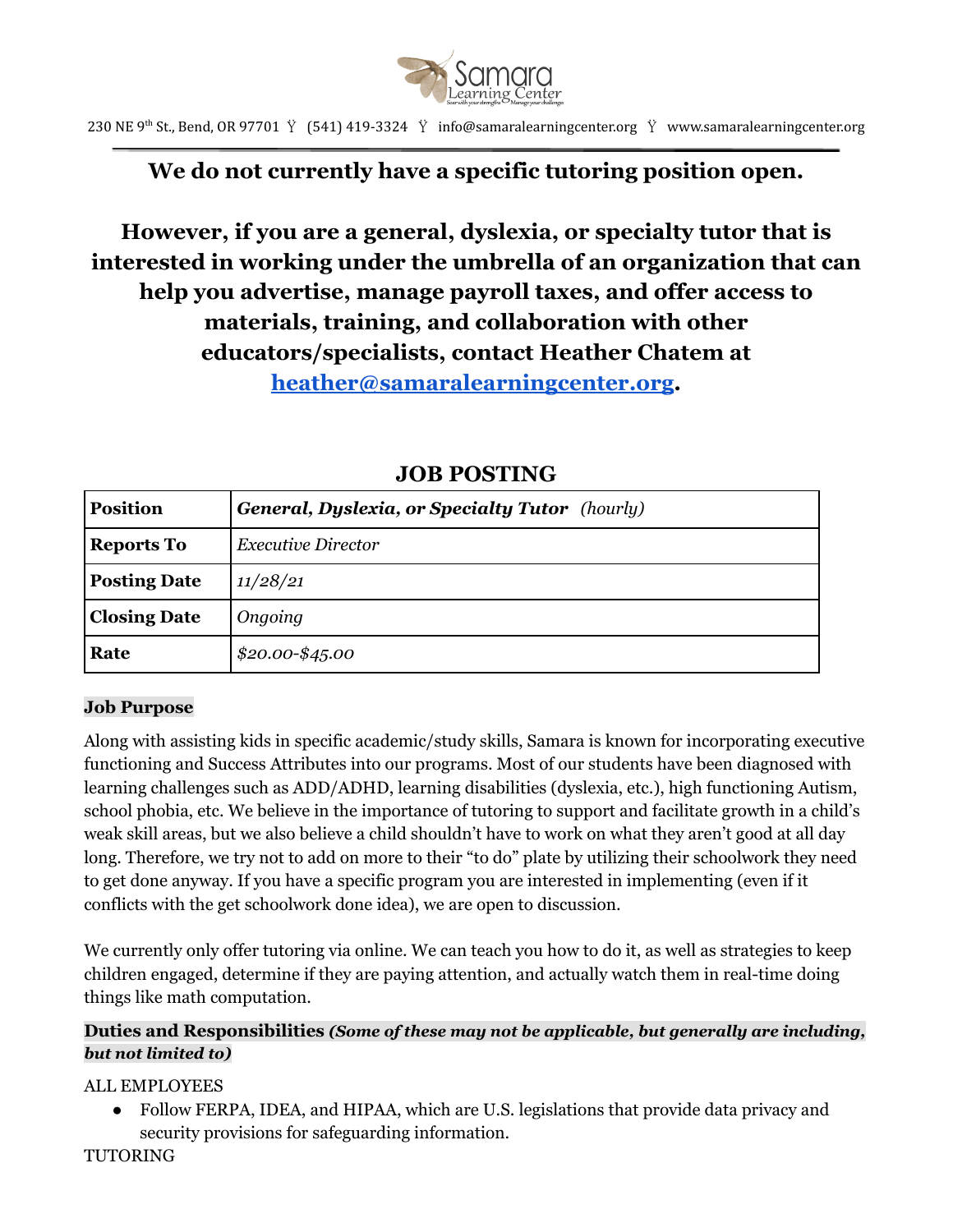- At this time, you would do your own scheduling.
- Academic Skills
	- Check students grades, current assignments, missing work, available resources, etc.
	- Assist students in academic skill development and understanding towards more academic independence and success
	- Assist in the navigation and independent use of academic resources
	- Be aware of student's strengths and challenges and corresponding strategies they may best assist in students' independence and academic success
- Study Skills
	- Assist students in studying for upcoming quizzes/tests, as well as maintaining needed academic skills (multiplication facts, Spanish vocab., etc.)
	- Observe potential patterns of areas of difficulty in assignments and past exam performances, and then assist students in determining ways of studying/skill development that work with their strengths and/or potential resources.
- **Executive Functioning** 
	- Guide students in determining school work to prioritize
	- Help students stay on task
	- Assist in cleaning and organizing backpack, binder, etc.
	- Teach and cue use of time planning tools, such as planner, Google calendar, etc.
- **Success Attributes** 
	- Proactivity, such as guiding students to contact teachers, peers, etc. in such situations such as: absent from school, forgot assignment, doesn't understand assignment, etc.
	- Perseverance, such as assisting kids with learned helplessness and/or low self-esteem to develop resiliency, grit, etc.
	- Self Awareness, such as building students', parents', and school staff's awareness of the students' strengths and challenges.
- Emotional Coping Strategies
	- Goal Setting, such as advising on planning for class forecasting
	- Establish and maintain standards of student behavior to provide an orderly, productive environment.

### **Qualifications**

- $\bullet$  BA/BS
- Tutoring/Teaching experience
- Ability to pass a background check
- Proficiency in academic skill focus
- Able to develop positive rapport with students
- Excellent communication skills
- Reliability
- Computer literate
- Covid-19 Vaccination

#### **Working conditions**

During the pandemic, tutors will work (tutoring and staff meetings) via online.

### **Physical requirements**

The physical demands described here are representative of those that must be met by an employee to successfully perform the essential functions of this job. Reasonable accommodations may be made to